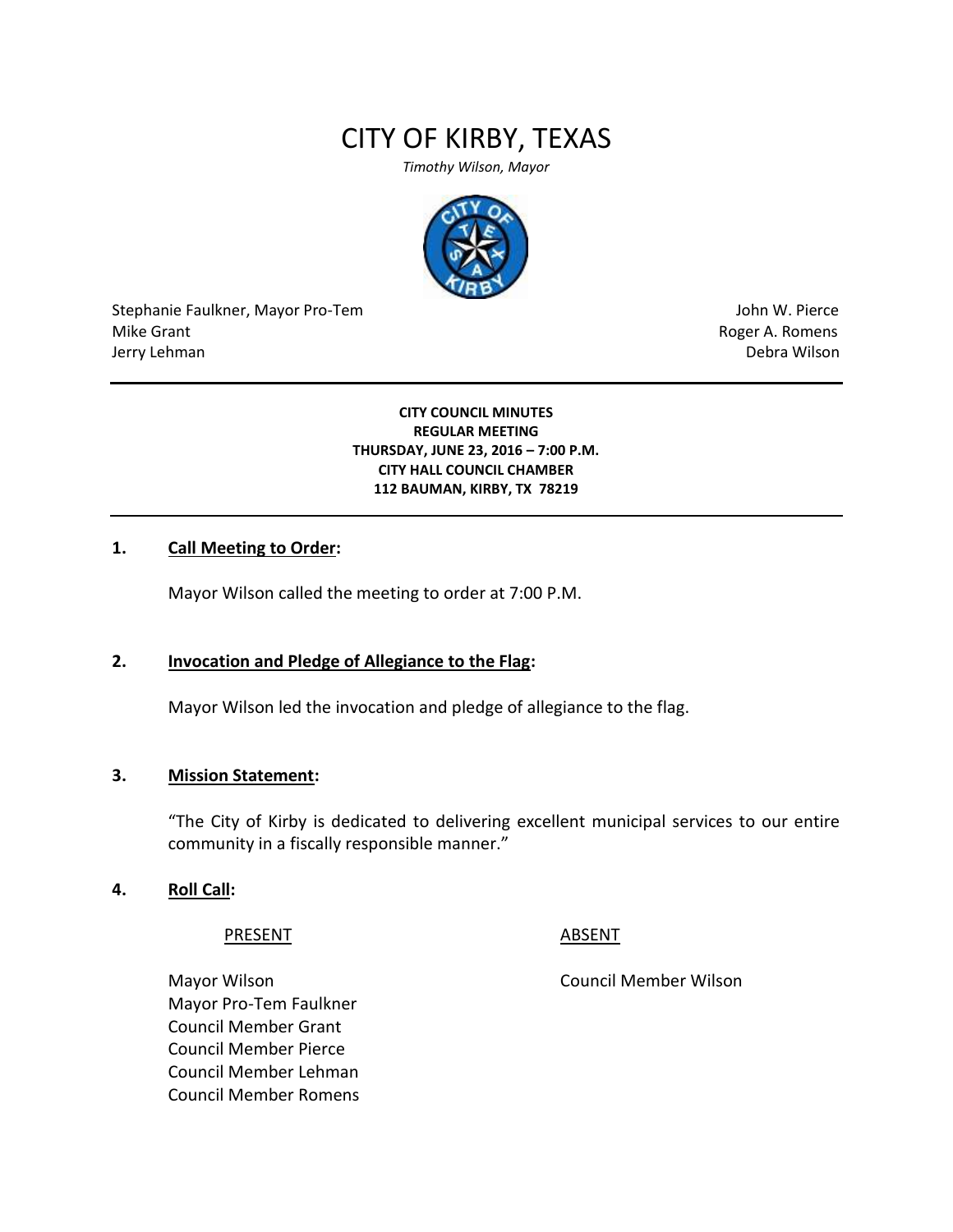#### **5. Citizen Participation:**

1. Kelly Wilson, Chairperson of the Parks and Recreation Committee – She invited evervone to the  $4^{\text{th}}$  Annual Fireworks in the Park event, 2:00 P.M. – 10:00 P.M., car show, carnival, fireworks, and \$5.00 per car starting at 5:00 P.M.

#### **6. Consent Agenda:**

#### a. Regular Meeting Minutes – June 9, 2016

Council Member Lehman moved to accept the Consent Agenda; seconded by Council Member Grant.

The motion carried with a 6-0 vote.

#### **7. Presentations:**

#### a. Animal Care Services 2016 Volunteer Awards

January Dugan, Animal Care Officer recognized Jennifer Johnson and Cody Abney for their continued support and the tireless hours they volunteer at the Animal Care Facility. Another volunteer, Donna Charette, was not available to accept her award.

#### b. Introduction Of New Employees – Animal Care Services And Police Department

January Dugan, Animal Care Officer, introduced James Rogers newest hire with animal care services department. Detective James Laymon introduced Officer Michael Caldwell, warrant officer with the police department.

#### **8. Discussion And Possible Action:**

a. Discussion And Possible Action To Consider Ordinance No. O-2016-791 Amending Section 113.01 Of The Code Of Ordinances Of The City Of Kirby To Define "Temporary Food Establishment" And Amending Section 113.07 (D) Of The Code Of Ordinances Of The City Of Kirby To Revise City Rules As To Food Handler Training And To Exempt Food Handlers Working Only At A Temporary Food Establishment From The Training Requirements. This Is The Second Reading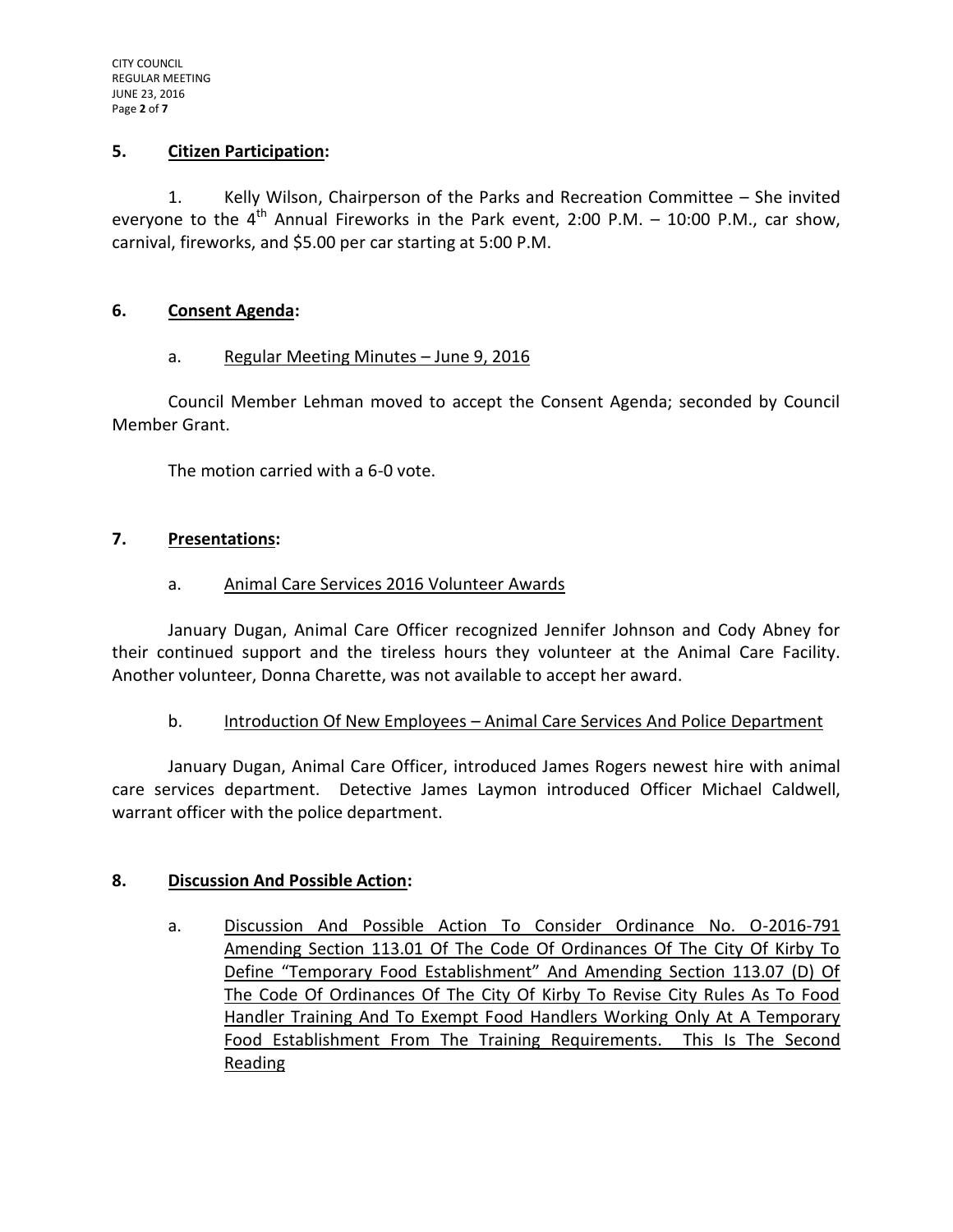Council Member Grant moved to adopt Ordinance No. O-2016-791 amending Section 113.01 of the Code of Ordinances of the City of Kirby to define "Temporary Food Establishment" and amending Section 113.07 (D) of the Code of Ordinances of the City of Kirby to revise City rules as to food handler training and to exempt food handlers working only at a temporary food establishment from the training requirements; seconded by Council Member Romens.

The motion carried with a 6-0 vote.

 $AYES - 6$   $NO - 0$ 

b. Discussion And Possible Action Regarding Future Plans For Donated Property On Binz Engleman Road

City Manager Vernon stated on June 16, 2016 staff met with the property owners on Binz Engleman Road. There were ten different properties represented. There were ideas shared for use of the property such as a green space with drinking fountains, the possibility of fencing in the property, the option of dividing the property and allowing the property owners to purchase the property abutting their property, and the effects of the City restricting access to their property. Some of the feedback from the property owners was the City will consider offering alternate parking for their trailers and RV's. If the City was going to charge residents for use of the parking area would the City consider letting them park for free. On August 11, 2016 staff will conduct a follow-up meeting to keep them up to date on the plans for the property.

Council discussed the improvements the Binz Engleman Road Project would provide which included curbs and sidewalks. The Council concurred to create a storage space with parking available for RV's.

# c. Discussion And Possible Action To Consider City Of Kirby Branding and Marketing Plans

Mayor Wilson read aloud the taglines that were submitted and asked members of the audience and city staff which tagline they would vote for.

The tagline "Small City, Big Heart" received the most support.

Council Member Lehman moved to accept "Small City, Big Heart" as the tagline for the City of Kirby; seconded by Council Member Grant.

The motion carried with a 6-0 vote.

 $AYES - 6$   $NO - 0$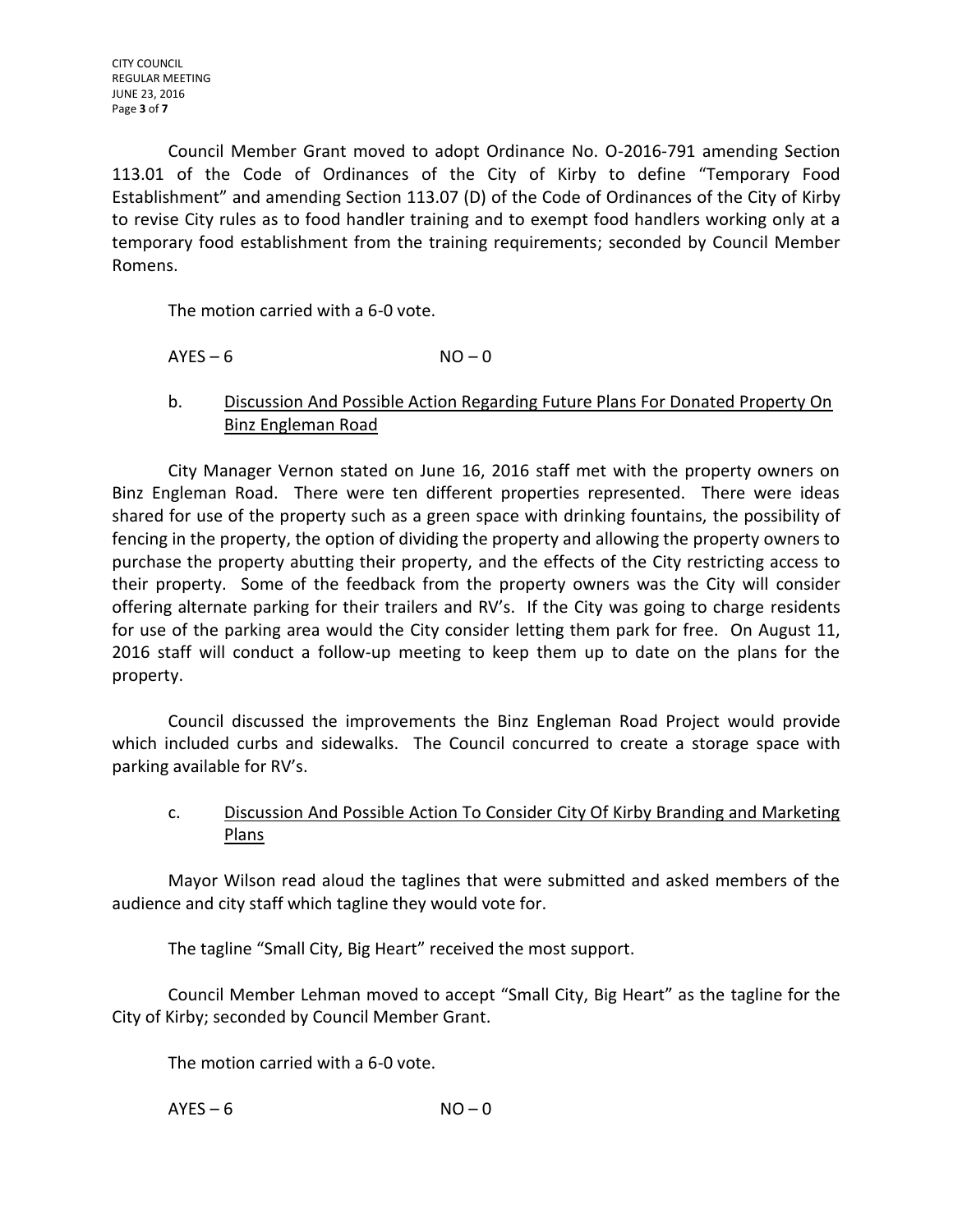Mayor Wilson said he received a note that City Manager Vernon, the person who submitted the winning tagline, will donate her season pool passes to the Animal Care Facility volunteers.

City Manager Vernon provided an update on Twitter and Facebook on the City website. The next step from the goals identified at our workshop would be an Implementation Plan matrix. This will be placed on the next agenda for discussion. The City website has a sign-up form to receive the newsletters.

# d. Discussion And Possible Action Establishing 2016-2017 Goals For The City Of Kirby

City Council discussed the 2016-2017 Goals and determined the priority:

1. City Appearance; 2. Economic Development; 3. Employee Retention; 4. Infrastructure Improvement; 5. Grants; and 6. City Communication.

Mayor Pro-Tem Faulkner moved to accept 1. City Appearance; 2. Economic Development; 3. Employee Retention; 4. Infrastructure Improvement; 5. Grants; and 6. City Communication as the 2016-2017 Goals for the City of Kirby; seconded by Council Member Grant.

The motion carried with a 6-0 vote.

 $AYES - 6$  NO – 0

e. Discussion And Possible Action To Consider Ordinance No. O-2016-792 Amending the 2015-2016 Municipal Budget Of The City Of Kirby. This Is The First Reading.

Mayor Wilson stated the City will hire temporary employees to help with prepping the streets for the street sweeper to clean the streets. This is a one-time increase in the amount of \$15,000.

Mayor Pro-Tem Faulkner moved to adopt Ordinance No. O-2016-792 amending the 2015-2016 Municipal Budget of the City of Kirby; seconded by Council Member Grant.

The motion carried with a 6-0 vote.

 $AYES - 6$   $NO - 0$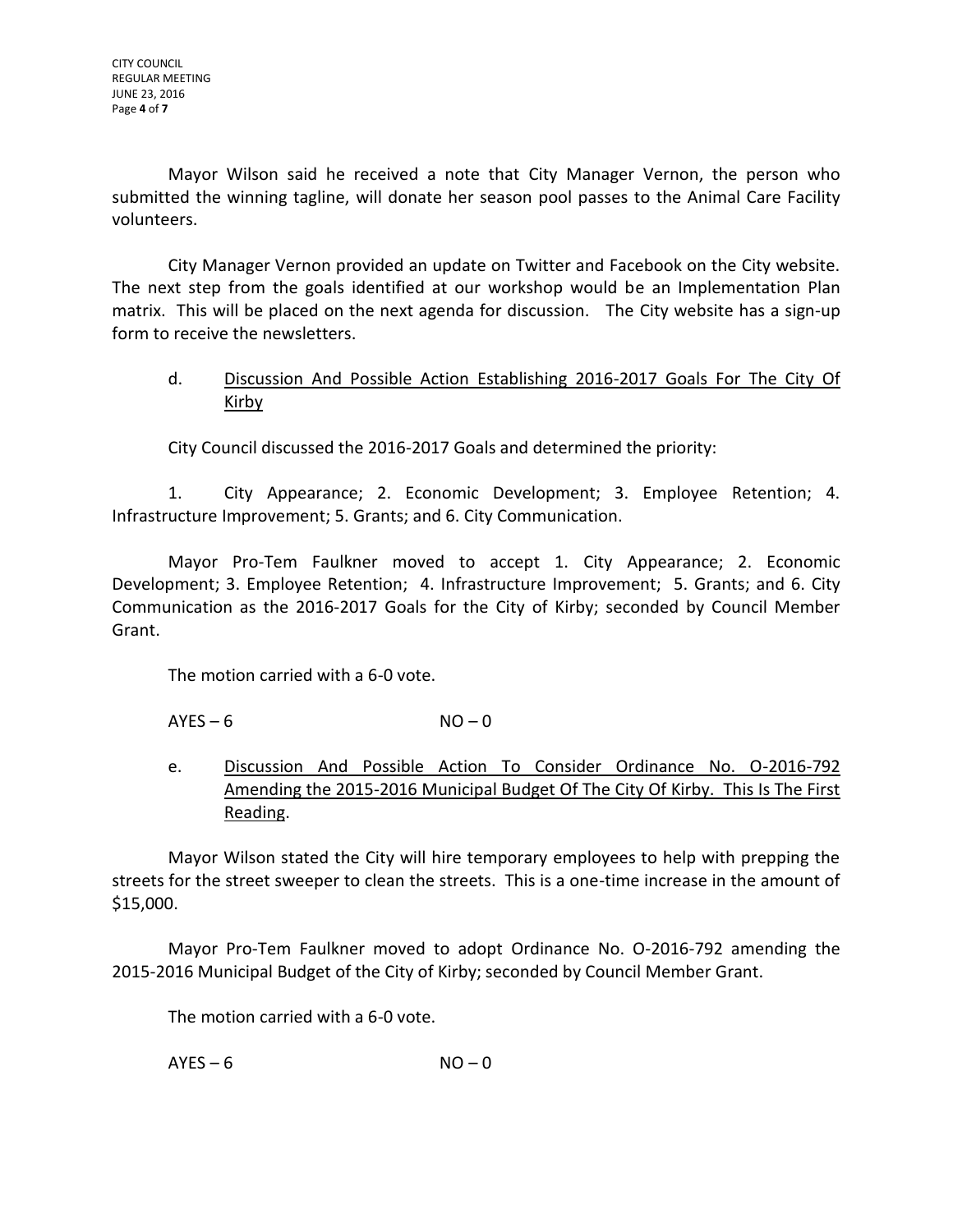# f. Discussion And Possible Action To Appoint Janice L. Russell To The Planning And Zoning Commission To Fill A Term That Expires On August 2016

Council Member Grant moved to appoint Janice L. Russell to the Planning and Zoning Commission to fill a term that expires on August 2016; seconded by Council Member Lehman.

The motion carried with a 6-0 vote.

 $AYES - 6$   $NO - 0$ 

g. Presentation On Proposed Revisions To The City Of Kirby Zoning Ordinance And Discussion And Possible Action

Council reviewed the recommendations from the Planning and Zoning Commission for revisions to the Zoning Ordinance. Council revised Section 153.016 to include "no temporary carports, carports must be anchored to the ground in a permanent manner." Mayor Wilson asked Council to consider community mailboxes for Binz Engleman Road. Also, prevent commercial vehicles from overnight parking on roads and no outdoor storage on roads.

### **9. Council Updates:**

- a. Administration
- b. Public Works
- c. Finance
- d. Fire
- e. Police
- f. Animal Care Services

a. Administration – City Manager Vernon informed Council the monthly reports include the names of new businesses in the City and there is a report from code compliance with details of activity. She met with TxDot and Ford Engineering regarding the Binz Engleman Road project, next Thursday is the deadline to submit changes. The residents will be able to park in front of their houses at night, after the contractors have left for the day. The City will keep in touch with the residents about the project and parking. The bid opening for the Water Main Replacement project was conducted and we would like to have a special meeting on Thursday, June 30, 2016 at 5:00 P.M. to award the bid.

b. Public Works – Mayor Wilson asked that all city barricades be picked up.

c. Finance – Tina Ynfante, Finance Director – Briefed Council on the monthly report they were provided which included preparing the budget amendment, 2016-2017 draft budget, and in-processing new employees.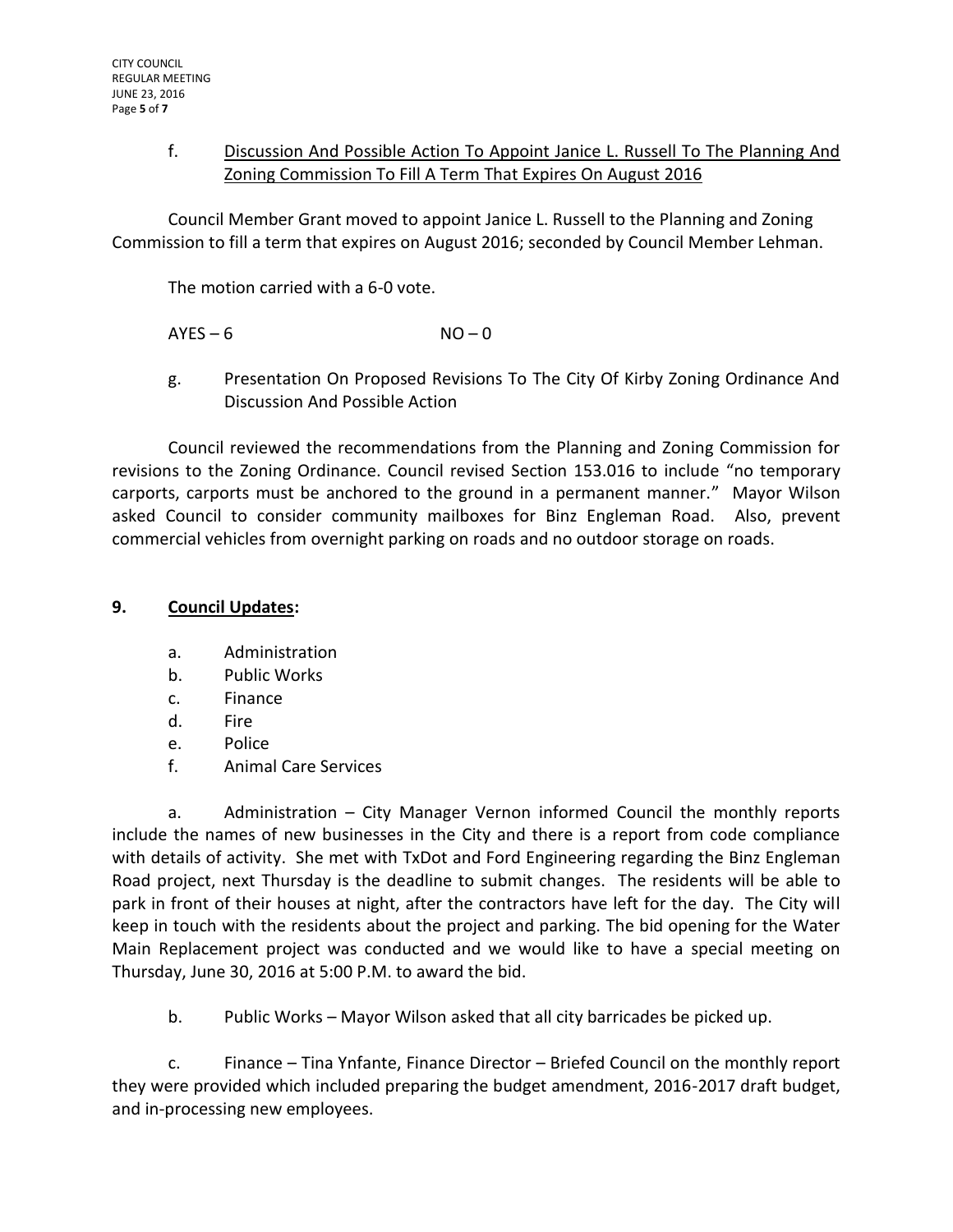d. Fire – Mayor Wilson congratulated Chief Riedel for lowering the ISO rating from a 4 rating to a 3 rating.

e. Police – Detective Laymon – Extended offer to a police officer and the warrant officer started.

f. Animal Care Services – January Dugan, Animal Care Officer – Briefed Council on the productivity in the shelter and one staff member resigned.

# **10. Requests and Announcements:**

a. Requests By Mayor And Council Members For Items To Be Placed On Future City Council Agendas And Announcements On City Events/Community Interests

Mayor Wilson – Congratulated the volunteers at the Animal Care Facility and thanked them for what they do. He read a letter he sent to Mr. Dominguez with Republic Services addressing the trouble with broken garbage and recycle carts. He provided an update on the Rosillo Creek Project. The Old Seguin Road Bridge will be open for traffic on July 16 and the Redding Road Bridge will be open for traffic the first week of August. He read a letter from a resident thanking the City for promptly handling a situation with her "trashy" neighbor. Mayor Wilson thanked Chief Bois and Code Compliance Officer Delagarza for addressing this issue. He will meet with City staff tomorrow to discuss volunteers and using our resources better. In an effort to dispel any rumors he announced the City is in preliminary the steps to determine what is the best benefit for the Senior Center. There were two options: Have the City run the Senior Center or continue as it is currently being run. He said he hasn't brought the ideas to the Senior Center manager because he wanted to let the City Council and citizens know the options would be discussed. The discussions would be to determine what is the best way to help the Senior Center grow for our City.

Council Member Romens – He requested a financial update on reserves prior to the upcoming budget. There have been a lot of expenditures and he would like to see how the reserves have changed since last year. He welcomed Mr. Caldwell, warrant officer and requested a report every two months on the impact the position has on the budget.

Council Member Grant – Suggested the City create an anonymous phone line for people to call in with code compliance issues. He congratulated the volunteers for the Animal Care Facility.

Council Member Lehman – The Economic Development Committee met and awarded the Façade Grant to Wing-It to construct a wood deck in front of his business that will be attached to the building.